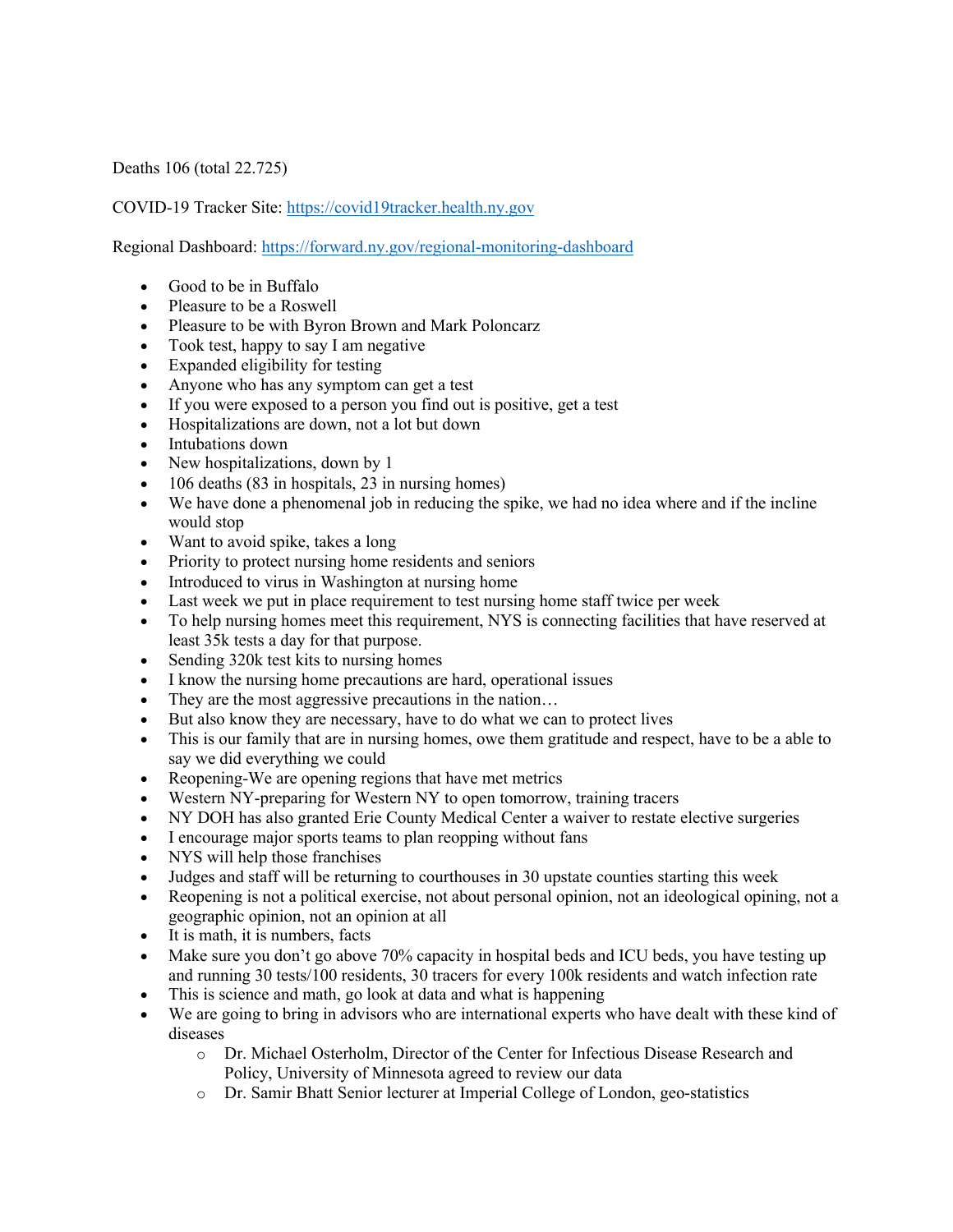Dr. Bhatt:

- Honor to work with you
- Sacrifices people have made deserve an applause
- NY has successfully contained the virus for now
- Must continue to watch data and follow signs
- NY is leading the way with data collection
- This can be used for decision making
- Need the best data and the most data
- Relied on data from Google as well
- As reopening begins, we will see cases rise, have to follow the data

## Cuomo:

- Thank the doctor and the college
- This is a global pandemic; we are not the first to deal with this
- Others have learned lessons, want to make sure we have the best-informed approach
- What is impact of reopening? We don't know what road ahead will look like
- Employer responsibility? Safety guidelines must be followed
- Storeowner responsibility?
- Employee responsibility?
- Individual responsibility?
- Local governments responsibility?
- Nothing is pre-determined, function of what we do
- Liberating that that is driven by math and science
- It is up to us and you
- We should set our goal high
- We are smart enough to learn and strong enough to get back up
- We will come back stronger, better, smarter

## $O&A$

Appears metrics were re-set to allow for opening can you explain?

- They are a three-day rolling average, have to compute from a date
- It was either rolling average or 14-day decline
- Take the last three days and average

Many NYers frustrated about comments on unemployment many say they still can't get through-

- Commissioner will do a call today to address this
- Not everyone has been paid, some haven't been certified, some information is incomplete and some is suspected fraud
- We are getting very close, that is the exception not the rule
- People are angry with good reason, this has overwhelmed every state
- We have 3k employees on phones, get the money out the door
- Then also have the pressures of this being taxpayer money, make sure there is no fraud, money is going to people who qualify
- Worried about computer fraud, have to be careful

Local law firm has filed suit ordering people to work off site is abuse of power, have you seen this?

- Have not seen it
- A lot of people say a lot of things

How do we get tourists back to NYS, what about boats at Niagara Falls?

- This is an international question, when will people get back on planes, when will people have money?
- Questions of Niagara Falls boats, questions is when crowds will be ok again.

Sports without fans, is that for foreseeable future, how much should governments be invoiced?

• My opinion is they have to do a ramp up anyway